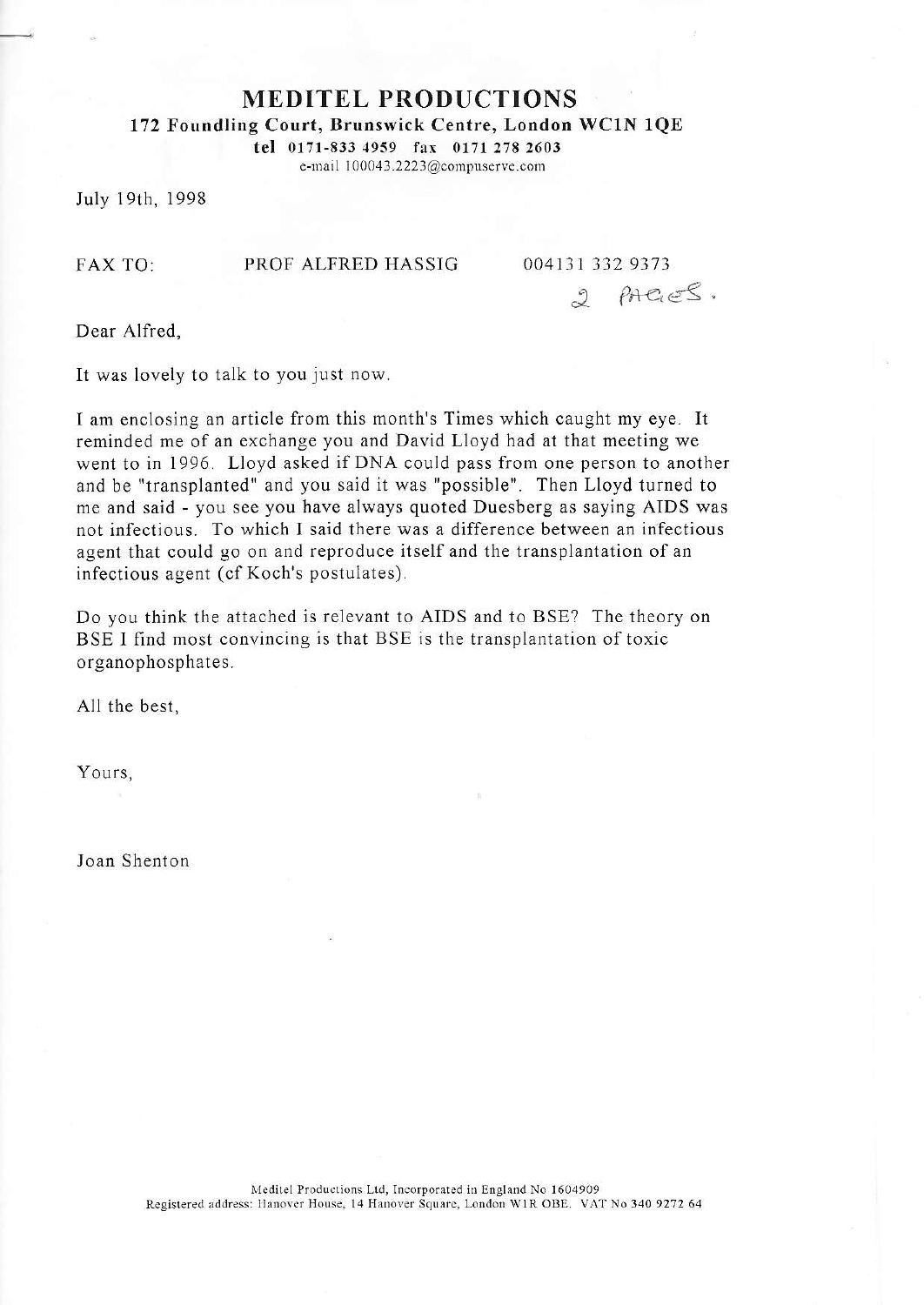## Faster test for Down's syndrome

A NEW test for Down's syndrome could reduce parents' anxious wait for the results from IS days to just one (Nigel Hawkes writes).

Researchers at Heartlands Hosptal, Birmingham, used the technique in a study of 2,083 expectant mothers.

Like the traditional test, it requires a sample of amniotic fluid, which surrounds the baby in the womb. But instead of culturing the cells, the researchers used a technique for copying tiny amounts of DNA called polymerase chain reaction. This allows DNA to be "amplified" so that the<br>telltale genetic markers of Down's can be identified.

The test correctly showed<br>that 30 of the mothers were carrying Down's babies. The doctors said that it may become possible to use only a blood sample for the test.

## **Transplant risk** in tumour death

## BY NIGEL HAWKES, SCIENCE EDITOR

LIVER transplants from brain tumour victims can pass on the cancer, German doctors report today.

The finding raises the question of whether people who die from brain tumours should be used as a source of donor organs, as they are at present. The use of such organs clearly carries some risk, but doctors are loathe to turn them down when donor organs are in such short supply.

In The Lancet, Stephan Frank and colleagues from the Technical University of Dresden tell the story of a 29-year-<br>old with liver failure who needed a transplant. It came from a 47-year-old woman who died from a brain tumour. The recipients of her kidneys were lucky: more than four years after the operation, the Traines - July

both are doing well, with no<br>sign of cancer. But the 29-yearold who was given the liver was less fortunate. Five months after the operation the  $recipient$  - the sex is not revealed - began to deteriorate and soon died from widespread cancer.

This is not the first example of a cancer accidentally transplanted, as Patrick Healey and Connie Davis, of the University of Washington Medical Center, discuss in the same issue of the journal. However, they say patients with brain tumours should not necessarily be rejected as donors, as are those with other kinds of tumours. To exclude those with brain tumours<br>would cut the few organs available for transplant by 1 per cent.

98.